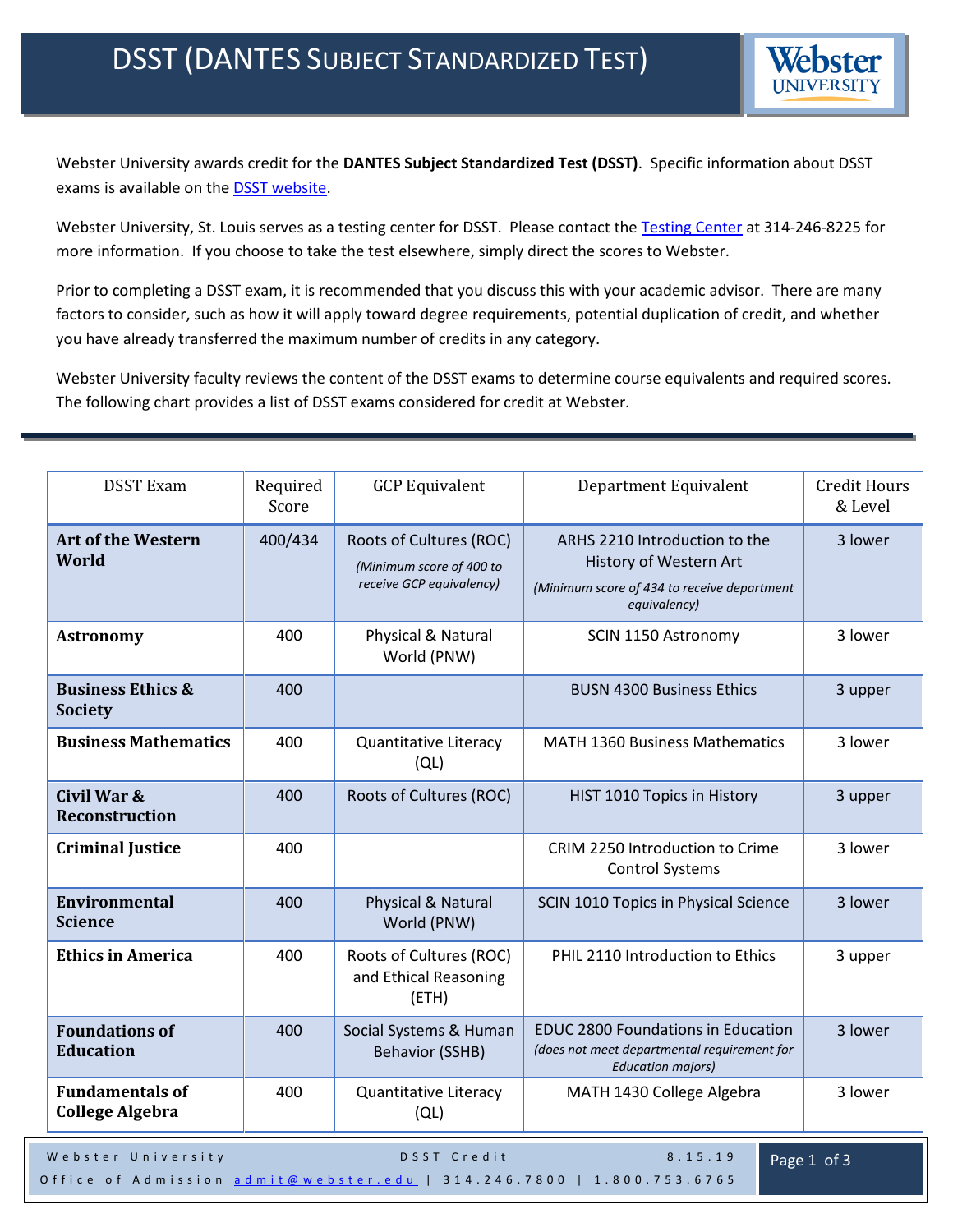| <b>Fundamentals of</b><br><b>Counseling</b>                     | 400 |                                                                                               | PSYC 3900 Introduction to Counseling                                                            | 3 lower |
|-----------------------------------------------------------------|-----|-----------------------------------------------------------------------------------------------|-------------------------------------------------------------------------------------------------|---------|
| <b>Fundamentals of</b><br>Cybersecurity                         | 400 |                                                                                               | <b>General Elective</b>                                                                         | 3 upper |
| <b>General Anthropology</b>                                     | 400 | Roots of Cultures (ROC)                                                                       | ANTH 2000 Issues in Contemporary<br>Anthropology                                                | 3 lower |
| <b>Health and Human</b><br>Development                          | 400 |                                                                                               | HLSC 1310 Wellness & Healthy<br>Lifestyle                                                       | 3 lower |
| <b>History of Vietnam</b><br><b>War</b>                         | 400 | Roots of Cultures (ROC)                                                                       | HIST 1010 Topics in History                                                                     | 3 lower |
| <b>Human Resource</b><br><b>Management</b>                      | 400 |                                                                                               | <b>MNGT 3400 Human Resource</b><br>Management                                                   | 3 lower |
| <b>Introduction to</b><br>Geography                             | 400 | Social Systems & Human<br><b>Behavior (SSHB)</b>                                              | ANTH 1400 Introduction to<br>Geography: World & Regional                                        | 3 lower |
| <b>Introduction to</b><br><b>Business</b>                       | 400 |                                                                                               | <b>BUSN 1200 Introduction to Business</b>                                                       | 3 lower |
| <b>Computing and</b><br><b>Information</b><br><b>Technology</b> | 400 |                                                                                               | <b>COSC 1540 Emerging Technologies</b>                                                          | 3 lower |
| <b>Intro to Law</b><br><b>Enforcement</b>                       | 400 |                                                                                               | CRIM 3000 Topics in Criminology                                                                 | 3 upper |
| <b>Introduction to World</b><br><b>Religions</b>                | 400 | Roots of Cultures (ROC)<br>(This was previously coded for<br>GLBL from June 2013-June<br>2015 | RELG 1060 World Religions                                                                       | 3 lower |
| Lifespan<br>Developmental<br><b>Psychology</b>                  | 400 | Social Systems & Human<br>Behavior (SSHB)                                                     | PSYC 2300 Lifespan Development                                                                  | 3 lower |
| <b>Management</b><br><b>Information Systems</b>                 | 400 |                                                                                               | <b>General Elective</b>                                                                         | 3 lower |
| <b>Money &amp; Banking</b>                                      | 400 |                                                                                               | ECON 3200 Money and Banking                                                                     | 3 upper |
| Organizational<br><b>Behavior</b>                               | 400 |                                                                                               | MNGT 3450 Principles of<br><b>Organizational Behavior</b>                                       | 3 lower |
| <b>Personal Finance</b>                                         | 400 |                                                                                               | <b>BUSN 2210 Personal Finance</b>                                                               | 3 lower |
| <b>Principles of</b><br><b>Advanced English</b><br>Composition  | 400 | <b>Written Communication</b><br>(WCOM)                                                        |                                                                                                 | 3 lower |
| <b>Principles of Finance</b>                                    | 400 |                                                                                               | <b>General Elective</b><br>(an Introduction to Finance course; does not<br>duplicate FINC 3210) | 3 lower |